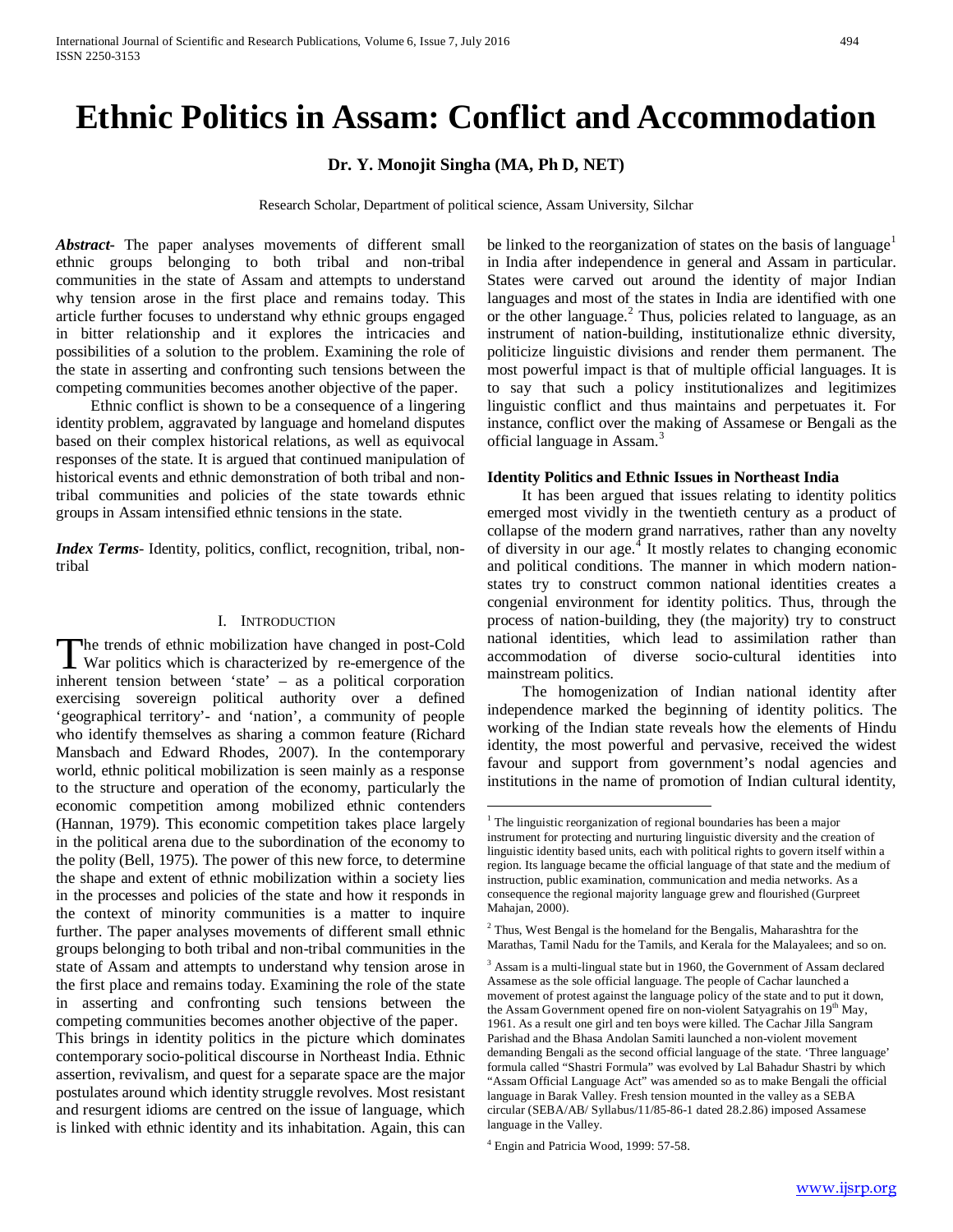whereas, other cultural identities were either marginalized or pushed towards the periphery of mainstream politics. This situation generated a congenial environment for politics of identity in India. During the colonial period, the colonial masters initiated a process of recasting Indian social identities. In the same way, after independence, Indian leadership tried to recast them. However, in case of the former, such recasting occurred within largely autonomous cultural settings and colonial initiatives were by and large successful in creating political categories out of local identifications and affiliations. For the latter, the process of recasting social identities through the misconceived process of nation-building has proven counterproductive (Baljit, 2014). As a result, a number of anti-state forces can now be seen in many states viz., Punjab, South Indian states and Assam, among others.

 The reorganization of states on the basis of language was a major step towards accommodating different identities into the political mainstream of the country. Even after reorganization and creation of many new states, expressions of multi-layered identities took the form of native, even secessionist movements. Such politics of identity has given rise to new regional movements, parties and forces (SajalBasu, 1992). While reorganizing states on the basis of language, states like Punjab and Assam faced a number of problems. It is worth mentioning, that the purpose of this whole exercise was to construct a collective identity and its opposition from indigenous minority groups.

 Though the process of identity construction had started much before independence, the materialization and political involvement could be seen only after India's inception as an independent nation-state. Quite similar to the task of nationbuilding with special attention to incorporation of minority cultures, languages and religions, the Indian state also guaranteed cultural, religious and linguistic freedoms by incorporating provisions like the Fundamental Rights, the Directive Principles of State Policy, etc. India's practice of affirmative action or reservations for the underprivileged communities has contributed to both a growing sense of participation and empowerment (Sukumar Muralidharan, 2004). However, the politics of reservation has also resulted in the process of formation and sharpening of identities in the public domain (Baljit, 2006).

 In the late 1980s and early 1990s, the politics of identity had become more pervasive and eventually replaced the politics of ideas which had hitherto dominated Indian political space. The Indian brand of secularism and Hindi as a language were used as a mechanism to construct national identity but this was contested from many parts of the country; mainly, South India (Mahajan, 2005). However, at present, identities are formed on the basis of gender, ethnicity, caste, religion, class, etc. It was in the 1980s that the questions of identity and ethnicity took the centre stage in Indian politics. The two most significant political movements that brought identity and ethnicity to the forefront were in Assam and Punjab. A separatist movement in the border region of Kashmir and the rise of the pan-Indian Hindutva identity also followed soon after (Surinder, 2001).

 The 'Assam problem' (Baruah, 1999) relates to the movement against illegal migrants. This was reflected first by the United Liberation Front of Assam (ULFA) which later clashed violently with the state. The tension in Assam was focused

around two interrelated issues, the influx of Bengali speaking immigrants and the inability of the centre to accommodate the regional patriotism of Assamese speakers within the state. Baruah (1999) contends that the Indian state failed to resolve the Assam problem after the largely non-implemented Peace Accord of 1985 because it had conceptualized the conflict mainly as a 'law and order' or 'military problem'. In contrast, he offers another way to conceptualize the conflict by applying the theoretical lens of 'contentious politics' (Doug, Tarrow, and Tilly, 1996). According to this view, the emergence of violent protest should not necessarily be seen as illegitimate but rather as the outgrowth of political demands that have not been resolved through non-violent means. Baruah (1999) argues that a lasting solution to the Assam problem will inevitably have to involve the acceptance of Assamese regional patriotism as being a legitimate political construction. Moreover, it will mean abandonment of the rigid idea of 'pan-India', which views the unity of India as being un-debatable.

 According to the estimate made by K.S. Singh (1996), Northeast India has 382 culturally and regionally distinct communities of various sizes at various stages of development. The leaders of such communities have begun to identify the values and interests which appeared to be universal to their respective communities. The articulation of such interest has led to much tension because such interests of a community invariably come in conflict with interests of other communities. The movements of various communities either asserting a new identity or preserving and protecting their ethnic identity from assimilation are the most significant aspects of the contemporary socio-political realities of Northeast India. The movements launched by the Assamese, the Bengalis, the Nagas, the Kukis, the Khasis, the Garo, the Mizos, the Bodos, the Karbis, the Kok Boroks and the Bishnupriyas among others are significant. Many smaller groups with somewhat blurred cultural markers are now also beginning to assert their identities, some of which are even busily intervening in separate identities. At times, such assertions emerged as a result of political strategy for national and statelevel elections. For instance, the Assamiya-Bengali and the Bodo-Non Bodo conflicts in the Bodo inhabited areas of Assam have a close relationship with the politics of domination and autonomy.

 The movements mentioned above emerged as a result of resistance adopted by the smaller linguistic and cultural identities by initiating autonomy movements against the assimilating approach of the majority community. Besides, policies like 'cooperative federalism' and 'cultural federalism', which promised to protect cultural and linguistic minorities, also encouraged small groups to promote ethnic mobilization. For instance, the Naga-Kuki conflict and Kuki-Paite clashes in Manipur; Bodo-Non Bodo conflict in Bodo dominated areas of Assam, anti-Chakma movements in Arunachal Pradesh; anti-outsider movements in Meghalaya; Tripuri Tribal-Bengali settlers conflict in Tripura are the major issues being faced by the Indian northeastern states (Sumitra Priyadarshini, 2006).

 Though, it is often difficult to trace the origins of ethnic conflicts, especially those occurring amongst various tribal communities (and also between the Hill People and the Plains People) in the north-eastern states, it can be argued that the destruction of the peaceful co-existence that had historically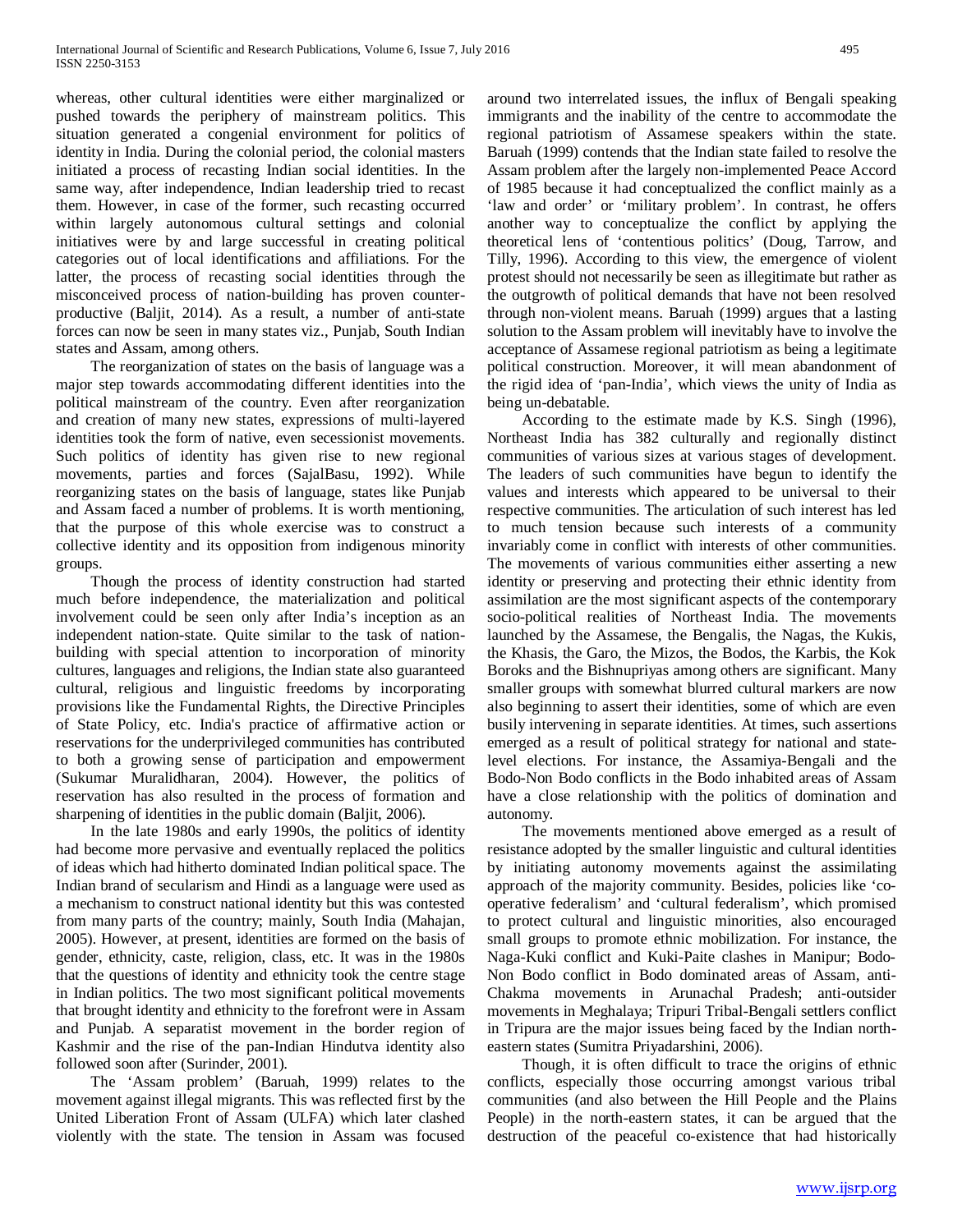existed between these groups started well before independence and geared up in the post-independence era particularly in the last three-four decades. Perhaps, this is because the British colonial administration and ethnic categorization has continued to have important ramifications in the post-independence ethnic relationships in the region, highlighting certain unique features of ethnic conflict and identity assertions. Group rights are claimed not simply on the basis of their being a distinct ethnic community with common social practices and cultural traditions including a common language (Anthony D. Smith, 1986). Identities have also been constructed on the basis of some vague shared goals such as "freedom from mistreatment" by the larger community or "safeguarding common interests" vis-à-vis other groups and these have been contributed to the foundation of a 'nation<sup>[5](#page-0-4)5</sup>. This departs from the traditional conception of a 'nation' as a population that simply shares a common culture, language, and ethnicity and that shows strong historical continuity.<sup>[6](#page-2-0)</sup> However, this has been partially effective. Smaller groups have been oriented towards and mobilized to pursue these goals. In the case of the Naga identity formation in Manipur, one particular method is of projecting a common enemy to consolidate otherwise scattered groups, thereby forging a new common identity based on anti-Meetei sentiments. The propagation of this political standpoint is encouraged by referring to the past which Bhagat (2003) spells as "ill doings of the (Hinduized) Meeteis to the Hill tribes." In the case of Assam, issues are not exactly comparable to that of the Nagas and the Kukis in Manipur. In Assam, ethnic mobilizations are mostly connected with demands for autonomy, ethnic participation in political affairs of the state by sharing administrative institutions, more specifically getting the ST status and inclusion in the Sixth Schedule of the Constitution of India. However, before going into a deeper analysis of emerging ethnic tensions in Assam, an understanding of historical background of the erstwhile Assam is quite significant for a clearer picture of the fragmented society in the present-day Assam.

The idea of a nation-province<sup>[7](#page-2-1)</sup> for the ethnic Assamese<sup>[8](#page-2-2)</sup> is basically an unrealizable goal within the present political boundary of Assam, primarily due to the fact that these two boundaries, viz., ethnic and political, do not coincide. Besides, the ethnic boundary of Assam not only includes the ethnic

Assamese but also the Dimasas of North Cachar Hills, the Karbis of Karbi Anglong, the Bengalis of Barak valley, the Bodos, the Koches, the Miris, the Chutias, the Kacharis, the Deoris, the Rabhas, the Lalungs, the Morans, the Meeteis, the Bishnupriyas and other indigenous populations and Tea tribes in the Brahmaputra Valley (Hussain, 1993). Thus, historically evolved geographic and demographic structures in Assam are not in conformity with the claim of making Assam a nation-province for the ethnic Assamese. While members of a multi-ethnic state like Assam have multiple identities, i.e., one can simultaneously be a Bodo, an Assamese and a Christian, adoption of a singular identity and an attempt to magnify it only leads to inter-group conflicts and identity disintegration. Identity politics in Assam has many facets rooted in the remote as well as the recent social history of the state.

#### **Managing Ethnic Conflict and State Response**

 One may refer to the methods of '*accommodationist management'[9](#page-2-3)* , '*polarizing management*' [10](#page-2-4) and '*stimulate management'[11](#page-2-5)*adopted in India since it's inception in order to maintain the country's unity and integration. In the case of Assam, those who did not want to be identified as Assamese slowly developed an aspiration to separate and hence, have started the struggle for separate identities, resisting cultural assimilation or forced erasure of ethnic affiliations by the majority groups. Its basis lays in two-way politicization of the elements of ethnicity and the role of the state along with the elements of deprivation and domination. The dominant group possesses a tendency to brand all group aspirations and demands as anti-national or secessionist without going into their merits or demerits. The smaller groups face the situation of identity crisis on the eve of forced assimilation in the name of accommodation and integration (Pranami, 2007).

 The rise of desire for self-expression and separate identities from those of the dominant groups in Assam is also caused by the policy of recognition and representation. The state policy of recognition of traditional institutions and identities; and representation of the ethnic groups in the decision-making bodies can nourish stronger sentiments and emotions of ethnicity among other groups (Pranami, 2007). Recognition of cultural values that characterize 'identity' of a community is a key to success, and an essential component of democracy. With respect to identity formation and recognition, Charles Taylor derived the idea of dialogical construction of identity from Hegel. Taylor says "the importance of recognition is now universally recognized in one

<sup>&</sup>lt;sup>5</sup> The term 'Nation' employed here is also synonymous with nationality or nationalism which is developed as a reaction against the domination by majority. It is mostly used by the people who organise movements to overthrow or prevent the action of the state authority or majority group. As for instance, Naga Nationalism, Meetei nationalism.

<span id="page-2-3"></span><span id="page-2-0"></span><sup>6</sup> If one conceptualizes the idea of a nation around the theory enunciated by scholars like Montserrat Guibernau, there is no problem when "shared goals" is made a foundational element of a nation. Nonetheless, when the so-called shared goals are imposed upon smaller ethnic communities who otherwise have a different cultural background, including language, and settle in non-contiguous areas with separate aspirations, many issues emerge. These issues are likely to be more complicated owing to the continuing movements for identity assertion, formation, and expansion led by select elites and leaders. See Montserrat Guibernau, "Anthony D. Smith on Nations and National Identity: A Critical Assessment," *Nations and Nationalism* 10(1/2): 125–41 (2004).

<span id="page-2-4"></span><span id="page-2-1"></span><sup>7</sup> A province only for the Assamese

<span id="page-2-5"></span><span id="page-2-2"></span><sup>8</sup> Assamese people do not include Bodo, Miri and Michings; they are believed to be the earliest known inhabitants of Assam. The Assamese identity is formed by people migrated from Central India in  $13<sup>th</sup> \& 14<sup>th</sup>$  century (P.C. Dutta and B.C. Pradhan 2006).

<sup>&</sup>lt;sup>9</sup> It prevents ethnic consciousness from switching to intense and destructive to national unity and democratic process. This is the way in which the term is most commonly used. The main device used by accommodationists like Jawaharlal Nehru, Lal Bahadur Shastri and P.V Narasimha Rao is political bargaining, which implies a substantial sharing of power and resources with people at regional and sub-regional levels.

<sup>&</sup>lt;sup>10</sup> It intensifies ethnic consciousness to the point where 'ethnic transformation' occurs. The main practitioners of this strategy are the forces of the Hindu right. They seek to dilute the content of the diverse traditions within the Hindu population in order to fix the attentions of Hindus on a minimalist common set of symbols and issues which will unite them against minorities. They intend to govern in a more centralizing, homogenizing manner than the accommodationists.

 $11$  It adopts ethnic awareness for a short-term political advantage.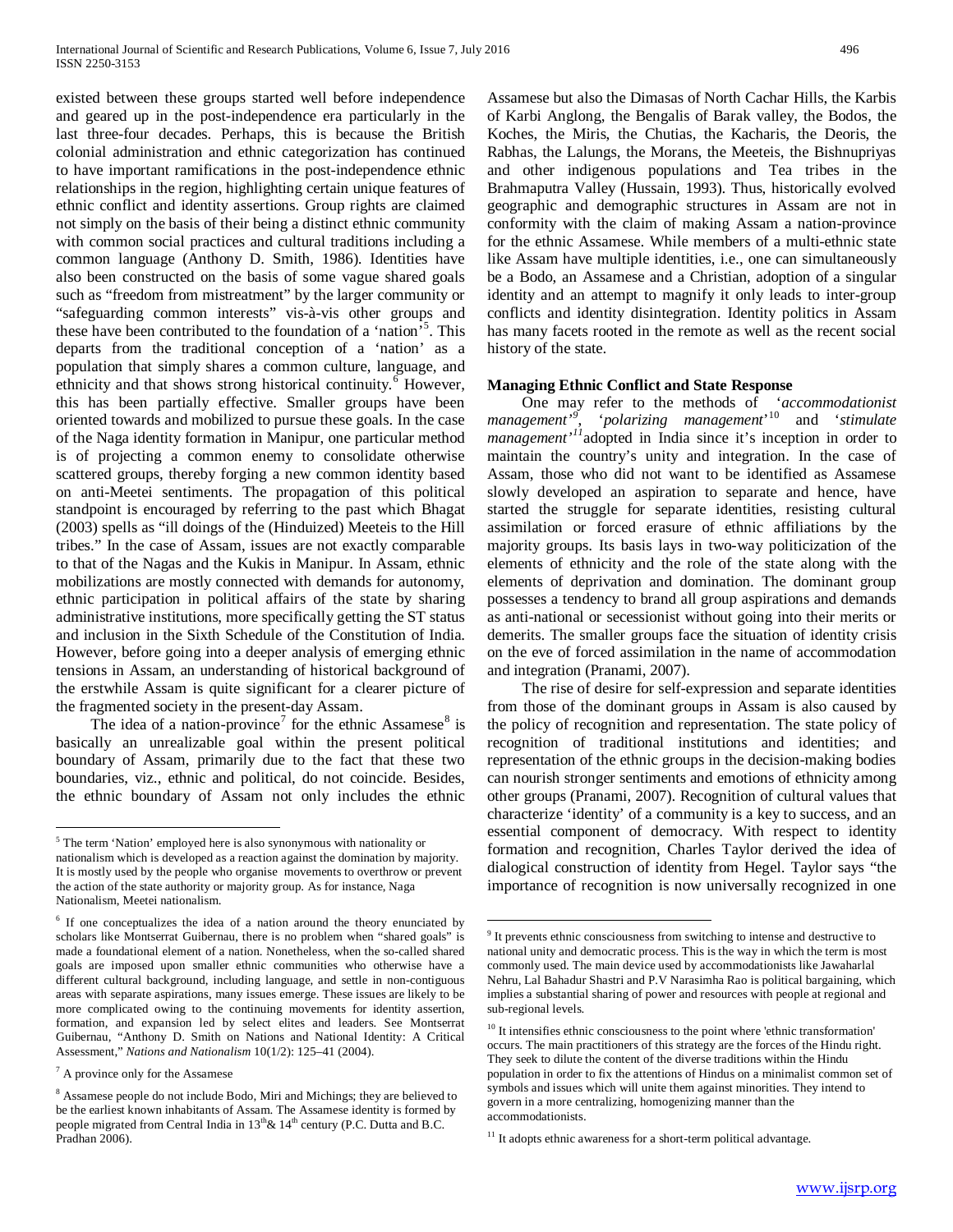form or another; on an intimate plane, we are all aware how identity can be formed and or malformed in our contact with significant others. On the social plane, we have a continuing politics of recognition. Both have been shaped by the growing ideal of authenticity, and recognition plays an essential role in the culture that has arisen around it". Besides, recent studies pointed out that economic, educational and employment facilities, along with the discriminatory policies of the centre $12$ and political aspirations of the group leaders fuelled the intensity of the emergence of identity movement. As for instance, with the approval of Bodo Accord, small groups like Tiwa, Rabha, Mishing, Deori, Thengal Kachari, Sonowal Kachari, etc. started demands for more autonomy and rights.

The recent state response to accommodate ethnic mobilization of smaller groups has been enumerated in the table below:

# **Table 1: Institutional Arrangement for Ethnic Minorities in Assam**

| SI.<br>No. | <b>Nature of Autonomy</b>          | <b>Status</b> |
|------------|------------------------------------|---------------|
|            | Karbi Anglong Autonomous Council   | Sixth         |
|            |                                    | Schedule      |
|            | Hasao District Autonomous<br>Dima  | $-do-$        |
|            | Council                            |               |
|            | Bodoland Territorial Council (BTC) |               |

*Source: Ministry of Development of North Eastern Region, Government of India*

**Table 2: Institutional Arrangement to Ethnic Movements in Assam**

| SI.            | <b>Nature of Autonomy</b>             | <b>Status</b> |
|----------------|---------------------------------------|---------------|
| No.            |                                       |               |
|                | Tiwa Autonomous Council at Marigaon   | Legislative   |
|                |                                       | Act           |
| 2              | Rabha Autonomous Council at Goalpara  | --do--        |
| $\overline{3}$ | Mishing<br>Autonomous Council<br>at   | --do--        |
|                | Dhemaji                               |               |
| 4              | Council<br>Deori Autonomous<br>at     | --do--        |
|                | Lakhimpur                             |               |
| 5              | Thengal Kachari Autonomous Council at | --do--        |
|                | Titabor                               |               |
| 6              | Sonowal Kachari Autonomous Council    | --do--        |
|                | at Dibrugarh                          |               |

<span id="page-3-0"></span>*Source: Department of Welfare of Plain Tribes and Backward Classes, Government of Assam, 2014*

# **Table 3: Institutions for Non-Tribal Ethnic Communities in Assam**

| SI.<br>No. | <b>Nature of Autonomy</b>     | <b>Status</b>      |
|------------|-------------------------------|--------------------|
|            | Tai Ahoms Development Council | Legislative<br>Act |

 $12$  Language policy and nation-building project, etc.

| 2  | Muttoks Development Council          | --do-- |
|----|--------------------------------------|--------|
| 3  | Morans Development Council           | --do-- |
| 4  | Koch-Rajbangshis Development Council | --do-- |
| 5  | Chutiyas Development Council         | $-do-$ |
| 6  | Gorkhas Development Council          | --do-- |
| 7  | Adivasis Development Council         | --do-- |
| 8  | Sema Development Council             | --do-- |
| 9  | Tangsha Development Council          | --do-- |
| 10 | Mon Tai Linguistic (Tai Fakey, Tai   | $-do-$ |
|    | Khamiang, Tai Khamiang, Tai Turung,  |        |
|    | Tai Khamti, Tai Aiton                |        |
| 11 | Bishnupriya Manipuri Development     | --do-- |
|    | Council                              |        |
| 12 | Manipuri Development Council         | --do-- |
| 13 | Mech Kachari Development Council     | --do-- |
| 14 | General Caste Development Council    | --do-- |
| 15 | Maimal Development Council           | --do-- |
| 16 | Saraniya Kachari Development Council | $-do-$ |
| 17 | Moriya Development Council           | --do-- |
| 18 | Nath-Jogi Development Council        | $-do-$ |

*Source: Department of Welfare of Plain Tribes and Backward Classes, Government of Assam, 2014.*

 Table 1 shows the three autonomous councils, namely- the *Karbi Anglong Autonomous Council*, the *Dima Hasao District Autonomous Council*, and the *Bodoland Territorial Council* (BTC) set up in order to bring the tribal people into mainstream national politics and also for their welfare. Hence, a number of provisions were incorporated in the Constitution. For example, Article 244(2) of the Constitution of India provides for a Sixth Schedule for bringing about development of tribes of the Northeast only because it was assumed that these tribes have some special problems of their own. The idea behind the Sixth Schedule was to provide the tribal people with a simple administrative system of their own, so that they could safeguard their customs and traditions; and, to provide them maximum autonomy within the framework of the state in the management of their affairs (Jayanta, 2011).

 Currently, there are ten Autonomous Councils, functioning in four states of Northeast India. Among them, three are working in present-day Assam. These are the *Karbi Anglong Autonomous Council* (KAAC) at Karbi Anglong; the *North Cachar Hills Autonomous Council* (NCHAC) at Dima Hasao; and the *Bodoland Territorial Autonomous Districts* (BTAD) in the three Bodo inhabited Districts of Kokrajhar, Udalguri and Chirang. After working for more than six decades, the tribal problems have not been resolved and are continuing, sometimes taking dangerous forms. Perhaps, in Assam, ethnic conflict will continue as long as the various communities do not have the rights and resources necessary to affirm their cultures and secure their survival (Gosselink, 1994). With respect to failure of the present-day system to assure this, Jayanta (2011) condemns basically to the manipulation of the Autonomous Councils from the top of an extremely centralized power structure, which artificially impresses the formation, expansion or dissolution of different types of autonomous structures and depends on the wishes of the upper-most layers of the power hierarchy.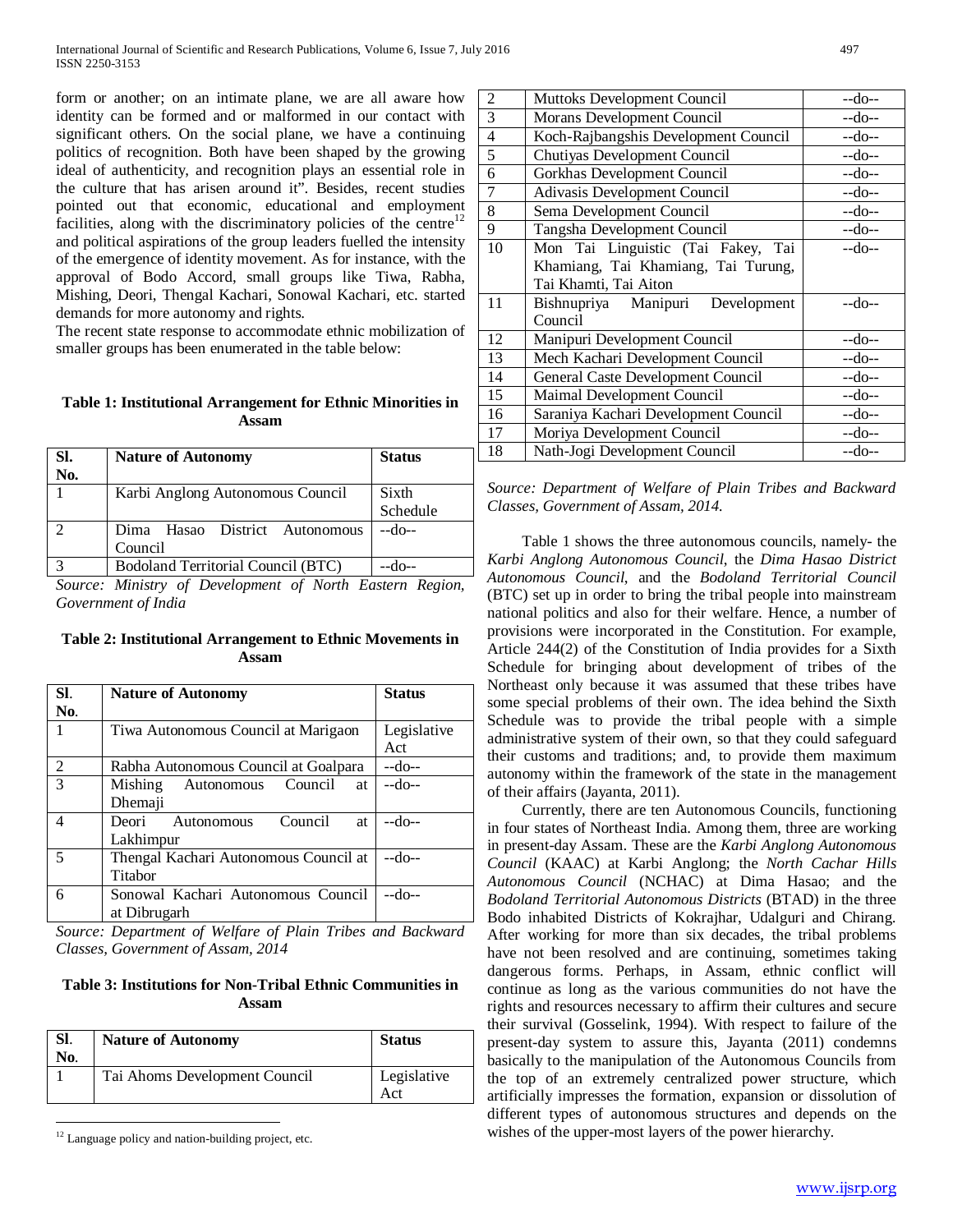Apart from the autonomous councils mandated in the Sixth Schedule, six other statutory autonomous councils were constituted in Assam after prolonged agitations by small ethnic communities, as illustrated in Table 2. These non-Sixth Schedule Autonomous Councils are the *Rabha Hasong Autonomous Council*, the *Mising Autonomous Council*, the *Deori Autonomous Council*, the *Sonowal Kachari Autonomous Council* and the *Thengal Kachari Autonomous Council*. Territorializing the autonomous council always poses tensions among the ethnic groups competing for the possession of central positions in the autonomous areas. Instead of difference-blind universalism, differentiated citizenship develops the sense of collective belongingness and equal respect for the "other". At the same time, a number of rights could be ensured and established, viz., special representation rights, multicultural rights, selfgovernment or rights to self-determination, etc. $^{13}$  $^{13}$  $^{13}$  Thus, conflicts related to Bodo-Non Bodo, Karbi-Dimasa in Assam and Kuki-Naga in Manipur are the few examples which relate to politics of territorializing the autonomous councils.

 On the other hand, de-territorializing autonomous councils will pave the way to constitute a number of other autonomous councils for the indigenous ethnic communities which is also highlighted in Table 3. All the above three tables differ in their nature of autonomy and the laws that protect the autonomy. The first two tables, viz. Table 1 and Table 2 are of similar nature which is protected by the Constitution of India under the Six Schedule and the latter is constituted by an act of the State Legislature of Assam.<sup>14</sup> Both types of autonomous councils are more or less similar in formation but differ in the measure of autonomy viz. absolute, relative and limited. The first two are meant for the tribes only but the third does not make any distinctions.

 In another step to accommodate competing minorities, the Government of Assam has formed Non-territorial Development Councils for certain ethnic groups in  $2010^{15}$  $2010^{15}$  $2010^{15}$  and some others in 2013 respectively. The setting-up of these development councils for ethnic communities was done to provide maximum participation by the people of various backward ethnic communities within the framework of the Constitution of India for social, economic, educational, ethnic and cultural advancement of the people belonging to those communities in the State.

# II. CONCLUSION

 The primary task of the governments in newly independent nation-states, and in some cases newly created states, becomes national integration or state-building (Brass, 1990). This process invariably involves two concurrent tasks: first, extending the writ of central political institutions and rules of governance into the peripheral regions of these countries, and second, attempting to build a sense of common national identity and loyalty around specific cultural and iconic symbols preferred by the central state. Needless to say, these processes often caused friction, sometimes potentially violent, between the state and the various ethnic groups, all of which differ in their degree of objective internal cohesion and levels of subjective political selfconsciousness (Idem, 1979). The homogenization of the Indian national identity in the post-independence period has resulted in the emergence of identity politics in India.

 In the case of Assam, it can be seen from two main perspectives. First, a resistant step undertaken by militant revolutionaries against state mechanism for homogenization of identity, as in case of the Bodo, Dimasa, Karbi movements and second, as a reaction of incentives provided in the name of distinct community or indigenous people (in case of Koch Rajbongshi, Tai Ahom, Chutia, Maran, Matak and Adivasi). In both the cases, the state plays significant roles in the formation of concrete boundaries among the small communities in Assam. In this case, the political strategy as adopted by the then political leaders of Assam is significant. In this regard, one may refer to a number of methods adopted by the state since its inception in India; among them '*accommodationist management'*, '*polarizing management*' and '*stimulate management'* which the then Prime Minister Indira Gandhi and Rajiv Gandhi adopted as a short term political goal. Indira Gandhi encouraged resentment among the Muslims in Assam at one point and, at another; her son did so to win his party support from anti-Muslim Hindus in Uttar Pradesh. Indira Gandhi also secretly encouraged Sikh extremism in Punjab in order to split the Sikh opposition to her Congress Party there. But when the extremists became too strong, she risked a ghastly conflict (which duly followed) by sending the army into the Golden Temple, an act which was aimed at gaining support from Hindus across northern India.

 In Assam, the most disturbing task before the political leaders lies in the growing Muslim population which becomes a factor for the political parties to compete for their votes and they promise to implement the Assam Accord and protect the rights of the indigenous people at the same time. Balancing the interest of both sides further deepens the conflict in the state, resulting in frequent bloodshed in recent decades.

 Thus, politicization of the elements of ethnicity and the role of the state, along with deprivation and domination of small communities becomes the source of ethnic tension in the state. Moreover, the tendency of the state as well as the projection of the dominant group to brand all the aspirations and demands of ethnic minority communities as anti-national or secessionist without going into the merits or demerits intensifies the potency of conflict in the state.

 <sup>13</sup> For more details see Krishna Sharma, Jayanta (2011) *An Alternative Formulation for Autonomous Councils in Assam*, Economic & Political Weekly, August 27, 2011 Vol XLVI No 35.

<span id="page-4-0"></span><sup>&</sup>lt;sup>14</sup> The Indian Constitution also contains a safeguard that empowers the President of the Indian republic to appoint a special officer whose responsibility it is "to investigate all matters relating to the safeguards provided for linguistic minorities."177 This enables the central government to intervene to prevent linguistic minorities from actual or potential discrimination. If these constitutional methods fail to resolve the problem, then Assam's legislature could consider other ways to grant greater privileges to linguistic minorities (Robert G. Gosselink, 1994).

<span id="page-4-1"></span><sup>&</sup>lt;sup>15</sup>Namely theAhoms, Mataks, Morans, Koch-Rajbangshis, Chutiyas, Adivasis and Gorkhas, vide order no. TAD/BC/531/2010/136.